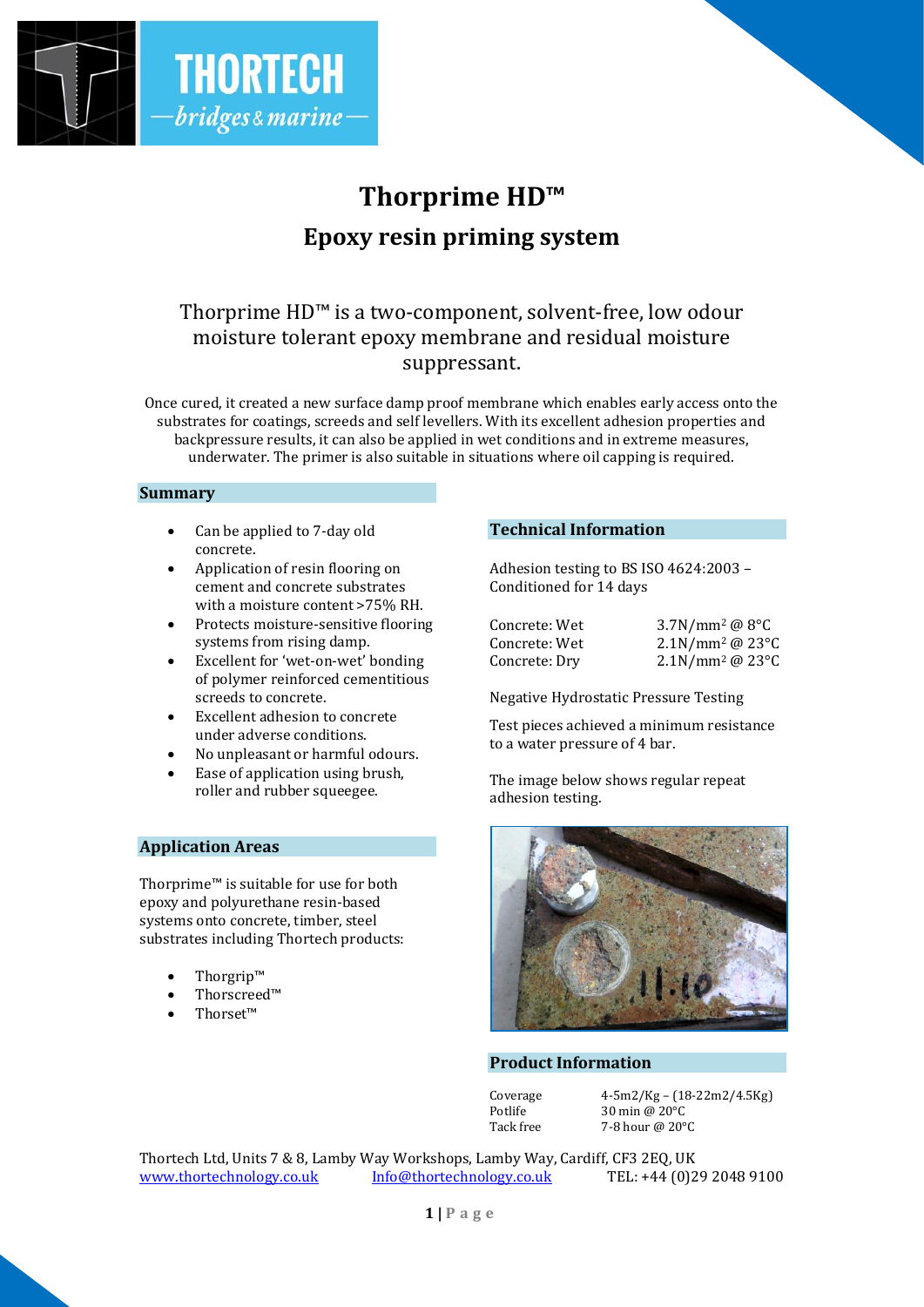

# **Thorprime HD™ Epoxy resin priming system**

Open to traffic 24 hours @ 20°C Full chemical cure 7 days @ 20°C Packaging 4.5Kg and 10Kg units

# **Surface Preparation**

Concrete Substrates must be clean, sound and free of any laitance and any other surface contamination that could impair adhesion. Existing floor areas will require mechanical abrasion to reveal clean concrete. Enclosed vacuum blasting equipment or vonarx type scabblers should be used.

Any areas, which have been contaminated with oil or grease, should be treated with hot compressed air blasting equipment. This will drive out any deep-seated contamination.

Any areas of damaged concrete should be broken out and reinstated. For small areas of thin section repairs – less than 10mm in depth – an epoxy resin repair mortar should be used. For a larger area, thicker section repairs a polymer reinforced cementitious repair mortar should be used. Any cracks in the substrate in excess of 1mm wide should be chased out to a minimum width and depth of 5mm and repaired with an epoxy resin mortar. Finer cracks do not normally require pre-treatment, as they can be flooded with Thorprime™.

Any existing floor coatings that are not soundly bonded to the substrate must be removed prior to the application of Thorprime™.

Adhesion tests should be carried out to ensure compatibility with Thorprime™. For newly laid concrete substrates a light pass with enclosed vacuum blasting equipment is required to lightly texture the substrate and ensure that all laitance and the remnants of any curing membranes are removed.

Any flexible joints within the concrete substrates should be protected with masking tape. The perimeters of the area being treated, along with any grids, drains etc, should also be protected with masking tape.

Immediately prior to the application of the primer coat, the concrete substrate should be thoroughly vacuumed to remove all dust and other deleterious matter.

Whilst the primer can be applied to a damp substrate there should be no standing water.

The primer should be worked thoroughly into damp substrates (with a still brush if there are any suspicions of oil contamination). Damp substrates should be primed twice with the first coat blinded with sand. The second coat should be laid at 90° to the first coat.

When used as a primer for subsequent coating systems or self-levellers, Thorprime™ must be allowed to cure to a tack-free finish. This will take 7-8 hours at 20°C. In order to optimise inter-coat adhesion, Thorprime™ must not be allowed to cure longer than 48 hours prior to overcoating. If this time is exceeded, light abrasion and a second primer application will be required. When used as a primer for polymer concrete or epoxy resin screeds, Thorprime™ should be over coated 'wet-onwet'. Only prime areas that can be over screeded within six hours. If the primer cures tack-free, light abrasion and repriming will be necessary.

Thortech Ltd, Units 7 & 8, Lamby Way Workshops, Lamby Way, Cardiff, CF3 2EQ, UK [www.thortechnology.co.uk](http://www.thortechnology.co.uk/) [Info@thortechnology.co.uk](mailto:Info@thortechnology.co.uk) TEL: +44 (0)29 2048 9100